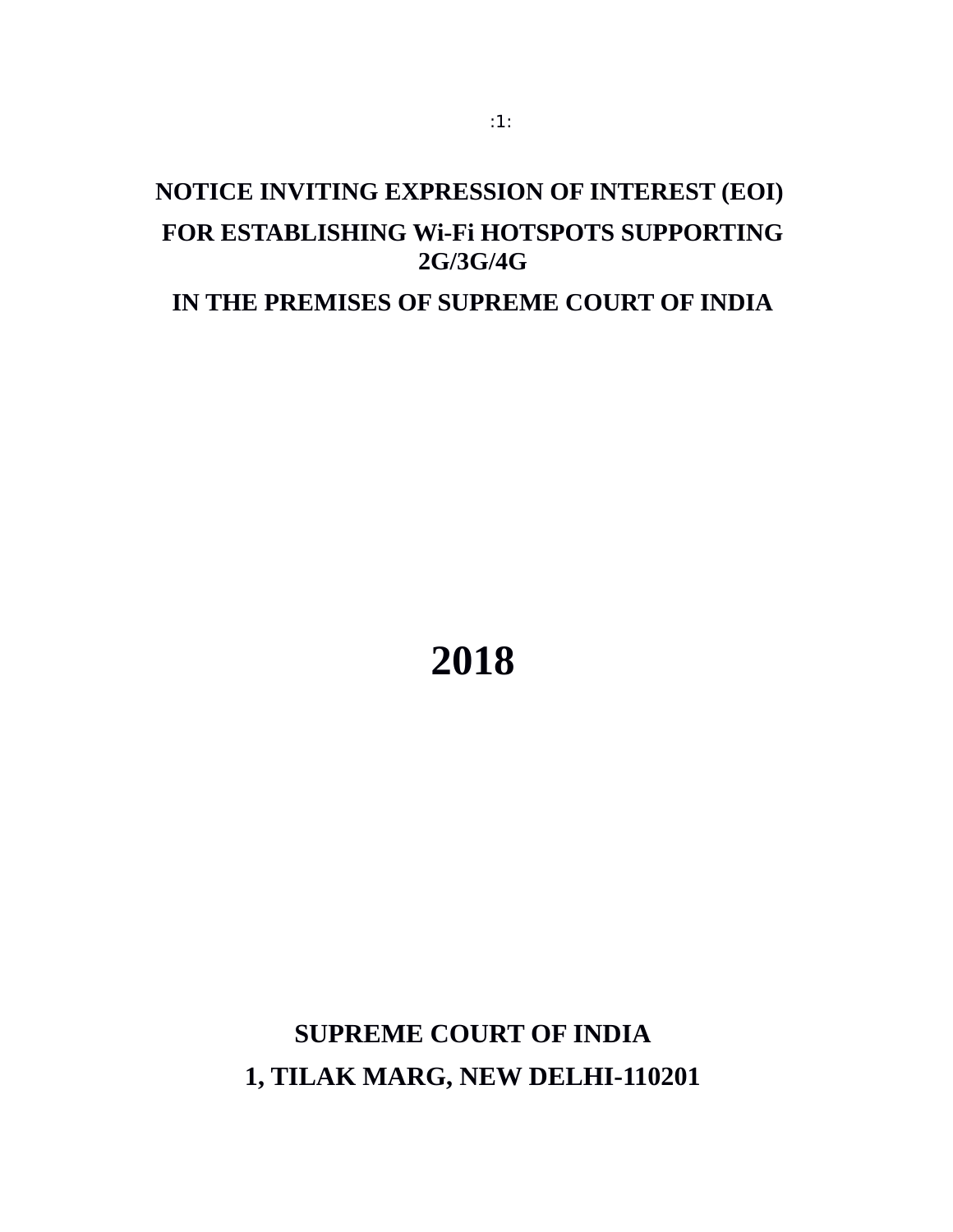## **CONTENTS PAGE NOS.**

## Expression of Interest

| 1. Introduction                                           | 3         |
|-----------------------------------------------------------|-----------|
| 2. Objective                                              | 3         |
| 3. Notice Inviting EOI                                    | 3         |
| 4. Broad Scope of Work                                    | 3         |
| 5. Minimum standards for the provisions of Wi-Fi services |           |
| in the Supreme Court                                      | $4 - 5$   |
| 6. Responsibility of the Vendor                           | $5-6$     |
| 7. Capabilities of the System Integrator/Vendor           | 7         |
| 8. Eligibility Criteria for the Service Provider          | 7         |
| 9. Requirements for EOI                                   | $7 - 8$   |
| 10. Terms and Conditions                                  | 8         |
| 11. Submission of EOI                                     | 9         |
| 12. Annexure-'A'                                          | $10 - 11$ |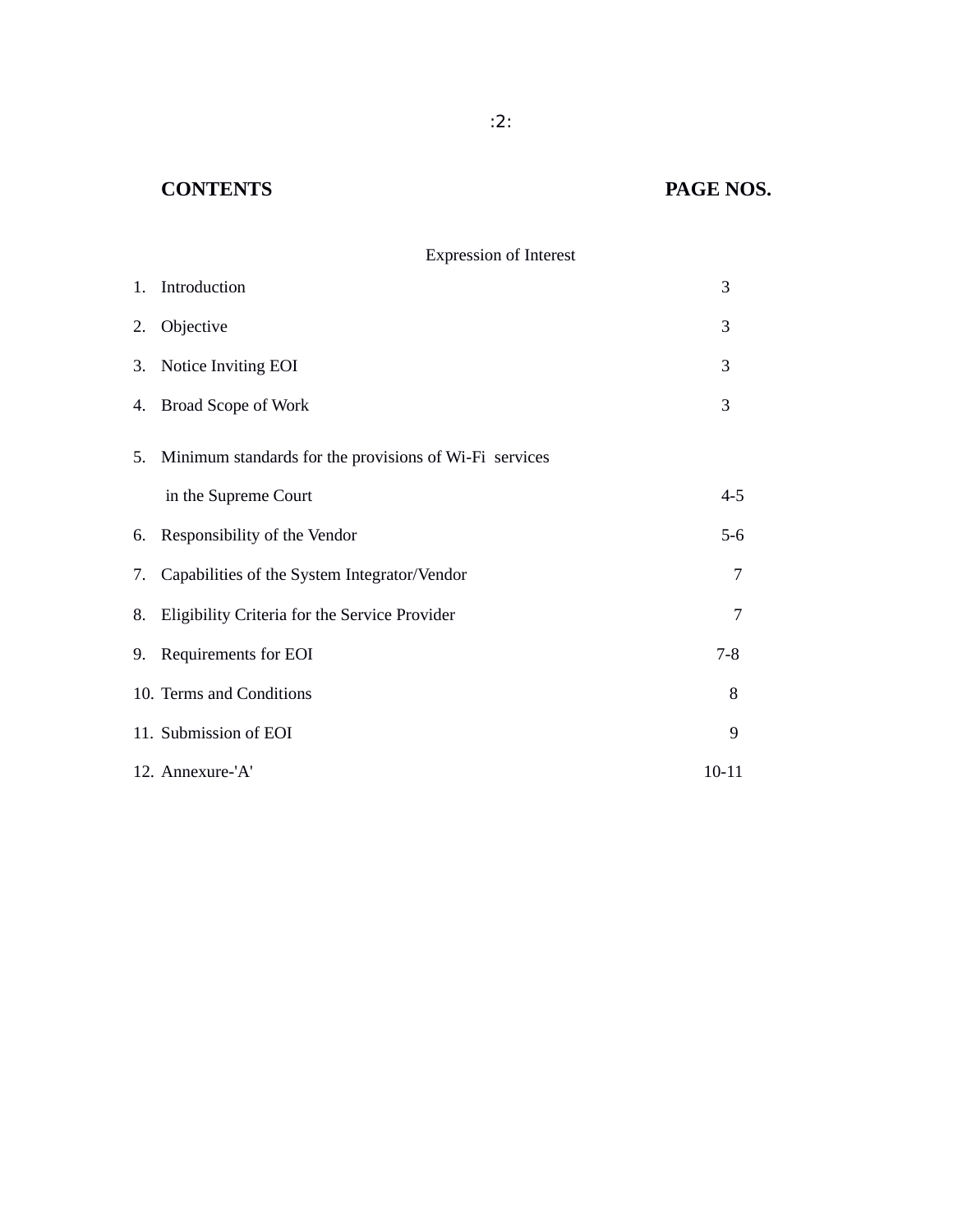### **Last Date:05.06.2018**

#### **1. Introduction**

The Supreme Court of India is desirous to deliver, install and implement Wi-fi facility in the Registry, Supreme Court of India as well as in Advocate Chambers, for Advocates and Litigant Public.

#### **2. Objective**

- 1. Supreme Court of India proposes to provide Wi-Fi facility for giving Internet Accessibility for Advocates, Litigant Public and Officers/Officials of the Registry.
- 2. Supreme Court of India is interested in understanding if there might be any innovative ways to provide Wi-Fi services.
- 3. Supreme Court Registry foresees rolling out of Wi-Fi service at the earliest.

#### **3. Notice Inviting Expression of Interest**

The Expression of Interest (EOI) is hereby invited for this purpose from Telecom Service providers referring to EOI inviting Bid No. F.No.33/Public Wi-Fi/SC/AM/2018 dated 08.05.2018. The interested agencies are required to submit their highest rates of License Fee willing to pay in lieu of space provided by Registry along with other details required to be furnished in terms of this notice. The setup required for Wifi access points will have to be made by Telecom Service Provider at its own expenses.

#### **4. Broad Scope of Work**

 The broad scope of work will include providing Wi-Fi facility (at various locations in Supreme Court of India, New Delhi), including all the software, hardware and network components along with bandwidth and support facility for a minimum period of **3 years** in the area measuring **78950.00 Sq. Mtr.**, which may be extend-able from time to time on mutually agreed terms and conditions. The agency shall be required to implement an end-to-end solution.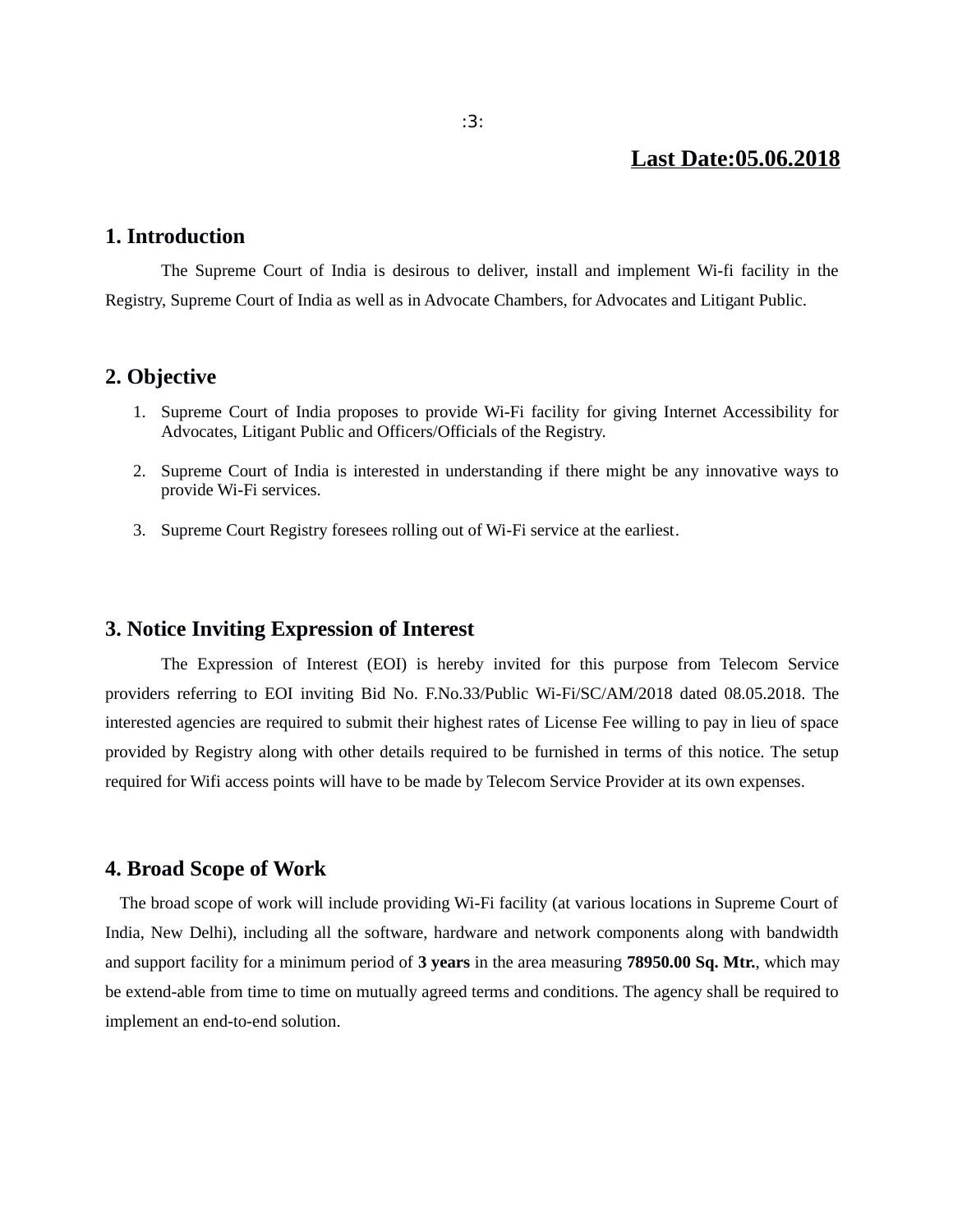## **5. Minimum standards for the provision of WI-FI services in the Supreme Court :-**

**A) The Role of the Telecom Service Provider (TSP) :** 

The TSP desirous of participation in this effort shall be responsible for the following:

- 1. Supplying, configuring and installing of Wi-Fi service including Internet bandwidth;
- 2. Providing the web based portal for user to login/authentication for Wi-Fi Access;
- 3. Provisioning the access control and audit trail mechanism as per industry standard and security norms defined by various regulatory bodies;
- 4. Providing facility to define rule based access depending on usage, time duration, etc.;
- 5. Providing facility to restrict access based on URL, application, category, signature, etc.;
- 6. Providing facility to enable/disable specific user/system from Wi-Fi Access.
- 7. Conduct the site survey, design, build-own-operate and manage state- of- the-art carrier grade WI-FI services at the premises of Supreme Court of India, meeting the optimal cover and adequate capacity to serve the data download requirements of the litigant public, advocates, officers/officials of the Registry.
- 8. Deploy network equipment which shall have carrier grade features such as High Availability, High Reliability, Multiple Redundancy levels, Low Maintenance and Low MTTR (Mean time to repair).
- 9. Set up network inside the premises of the Supreme court, which would consist of optical fibre, Access switches, Wireless Access Points (Indoor and Outdoor), Security equipment (UTM and Firewall) etc. meeting the cost from his own resources.
- 10. Provide Wi-Fi services that support the centralized provisioning, monitoring and enforcing the policies for the subscribers with associated 24\*7 monitoring of the network infrastructure on endto-end basis covering access, back-haul and Internet gateway facilities.
- 11. The TSP should coordinate with various service providers for availability of Mobile Network at par with Wi-Fi services.
- 12. The TSP should not use any restrictive technology that prevents other vendors to setup similar services in the area.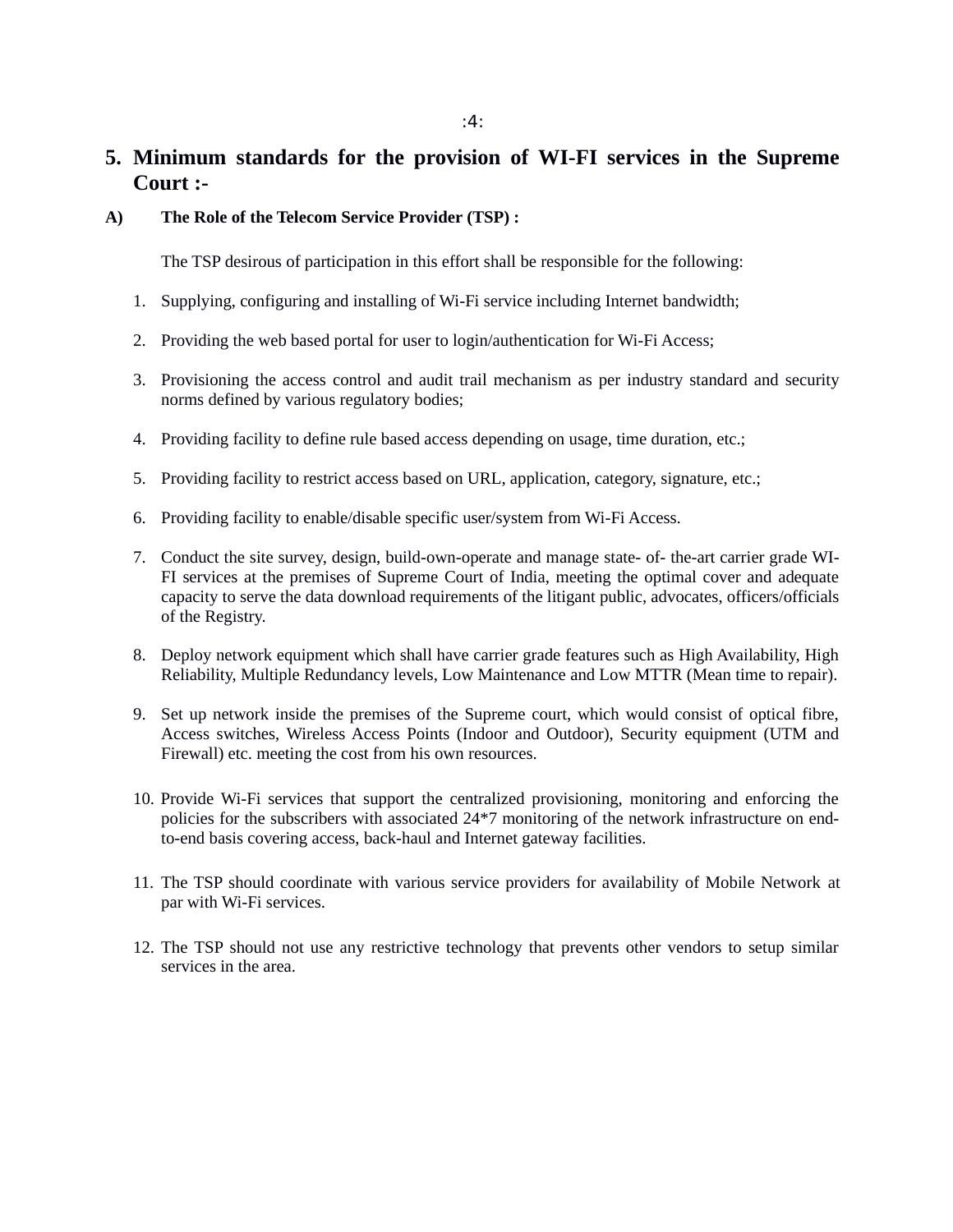:5:

#### **B) Service Standards :**

The TSPs shall maintain the following service standards :

- 1. The TSP should offer free data which shall not be less than 500 MB per day per user (litigant public, advocates, officers/officials of the Registry) in the premises of Supreme Court for the entire period of this arrangement.
- 2. The data speed should not be less than 4 Mbps.
- 3. Wi-Fi service shall be available at the hotspots selected by the Supreme Court Registry.
- 4. Each user shall be allowed a minimum of two devices (Laptap / Smartphone) concurrently.

#### **C) Condition of provision of Service** :

- 1. The TSP would not have any exclusivity to provide service in the Supreme Court.
- 1. The TSP would be responsible for maintaining the user and other records as required under the law/regulations.
- 2. The TSP shall comply with all mandatory government of India regulations and security guidelines to provide information on Wi-Fi sessions upon such request to Law Enforcement Agency(LEA).

#### **D) The Role of the Supreme Court :**

**1.** The Supreme Court would provide space and give permissions for laying the fiber, installing the switches, UPS etc. on cost.

2.The Supreme Court would provide electricity for operating the equipment.

## 6. **Responsibility of the Vendor**

- 1. The work so executed shall be considered purely of a temporary character which shall not confer any right on vendor to claim the said work to be of a permanent character or to use the demised premises for any work of permanent character.
- 2. That the vendor would ensure that no structural steel in any of the structural component of the existing building such as columns, beams etc. are either cut or damaged in any manner.
- 3. That the vendor has obtained/would obtain necessary clearance from the local bodies and other authorities as per rules applicable for temporary installation of Wi-Fi Service.
- 4. That the vendor shall not make any additional structural, permanent alteration, variation, additions, putting any neon sign, hoarding etc. in the demised premises or any part thereof without prior permission of the Registry.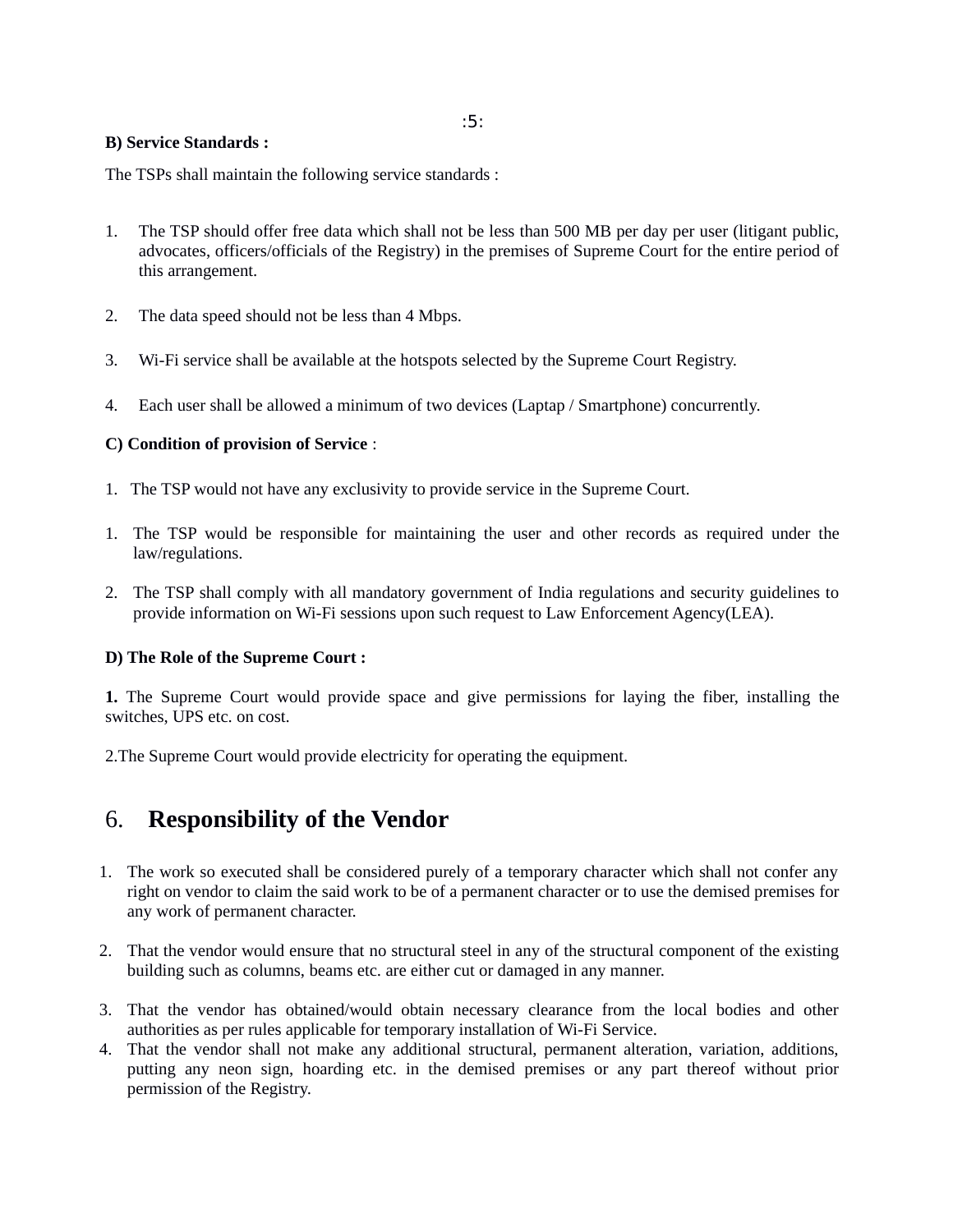- 5. That the Registry shall not on any account be responsible for any loss or damages occurring to any article, equipment etc. on account of natural calamity and hazards, Non-Grounding of equipments of the vendor that may be kept/installed by them in the demised premises.
- 6. That the vendor shall not cause any nuisance or disturbance by any means.
- 7. That the vendor shall keep the demised premises neat and clean and will not damage it or allow anything to be done therein which may endanger the premises by fire or anything else.
- 8. That the vendor hereby indemnify the Registry from or against any claims or demands, losses, injury, compensation, legal actions, cost charges and expenses as a result of vendor failure to comply with any statutory obligation as a vendor.
- 9. That the vendor shall be bound to pay all taxes/liabilities imposed by the Government or any other Competent Authority in respect of the right of license.
- 10. That the Registry shall have the discretion to terminate the services at any time without assigning any reason. On termination of the services or expiry of its term, whichever is earlier, the vendor shall remove its equipments and installations and hand over vacant and peaceful premises to the Registry immediately without causing any damage to the existing Building structure. On failure to do so, the vendor will be removed immediately and in addition shall be liable to pay damages and other charges as may be fixed by the Registry.
- 11. The service will be commissioned by the vendor **within four weeks** from the day of signing of the Agreement:
- 12. All installation and commissioning activities at the location shall be carried out by Company after seeking prior permission with Location Partner.
- 13. Vendor will endeavor to provide quality Wi-Fi services that provide good data speed to the Subscribers availing the Wi-Fi Service.
- 14. The responsibility of the authentication mechanism of allowing the subscribers to access the Wi-Fi services will rest with the respective telecoms service providers and the telecoms service providers will authenticate the subscribers through subscriber Identity module (SIM) or mobile number based authentication mechanism. Any misuse, illegal access etc. of the Wi-Fi Service will be tracked by the telecoms service provider and any requisite log will also have to be maintained and preserved by the telecoms service provider.
- 15. The vendor will ensure that all reasonably necessary mechanism to prevent any illegal access are in place.
- 16. The vendor shall not use the infrastructure provided to it other than for the provision of Wi-Fi services to the subscribers.
- 17. The vendor will take prior permission of the Location Partner for putting up any advertisement about the Wi-Fi services in the premises.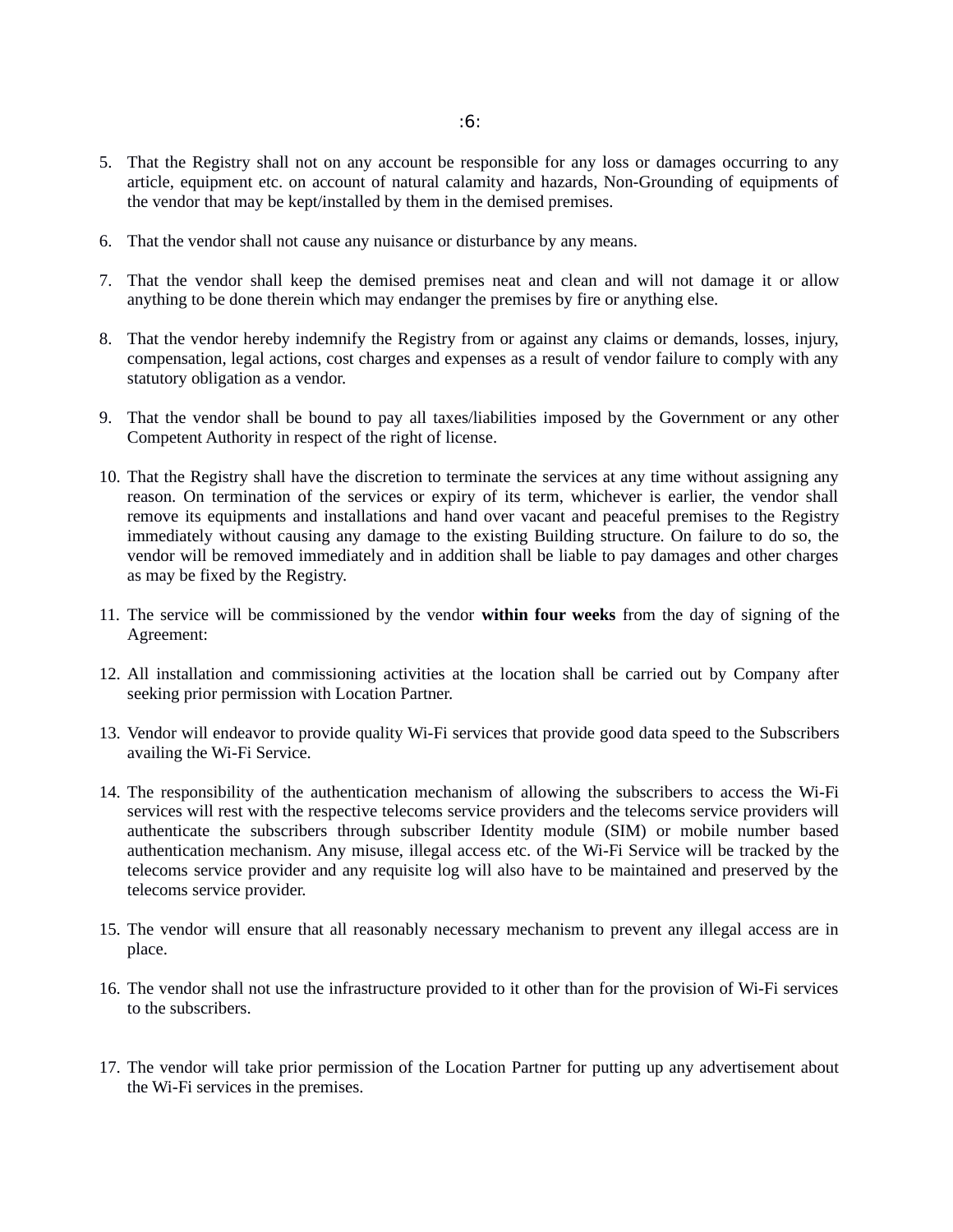- 18. The vendor will not use any wireless telegraphy apparatus (wireless voice radio like walkie talkies etc. as used by security/police personnel) in the premises of the Location Partner.
- 19. The vendor will provide full particulars of all persons employed/engaged by the vendor who will enter into the premises of the Location Partner for installation, commissioning or maintenance of the infrastructure.
- 20. The vendor shall nominate a nodal officer (point of contact) to receive and attend to and resolve the complaints relating to the Wi-Fi services infrastructure and the complaints will be attended to in a timely manner.

## **7. Capabilities of the System Integrator/Vendor**

Potential integrators/vendors are expected to provide a brief summary on the following;

- 1. Implementation Plan for the proposed Wi-Fi services;
- 2. Existing capability in delivering the proposed services, including the number of customers and scale of organization to deliver the services on a managed basis;
- 3. Explanation of how the above services will be achieved and Technology proposed/deployed;
- 4. The proposed system should be scalable to accommodate/meet the increased bandwidth usage/more users over a period of time, to ensure there is no degradation in the Quality of Service;

## **8. Eligibility Criteria for the Service Provider(SP):**

1. The Service Provider should be registered with TRAI;

 2. The Service Provider should be licensed Telecoms Service Provider(TSP) or Internet Service Provider(ISP) licensed by Department of Telecommunication, Govt. of India, to provide Broadband services to customers;

 3. In the case of ISPs they should be at least a Class B ISP or authorized to provide broadband service within a State;

- 4. Experience of providing similar services to Govt./Govt. Aided institutions;
- 5. The Service Provider have to undertake to be governed by Indian Laws;

### **9. Requirements of EOI**

The interested bidders shall furnish the following along with filled **Annexe-A**:

- 1. Documents like Product Literature, brochure, specification sheet, etc. clearly describing various features and technical specifications for each of the items used in the proposed solution including all its components like Access Points (AP's), Routers, Switches, etc.;
- 2. Details of similar projects executed in past with Client references for the projects done;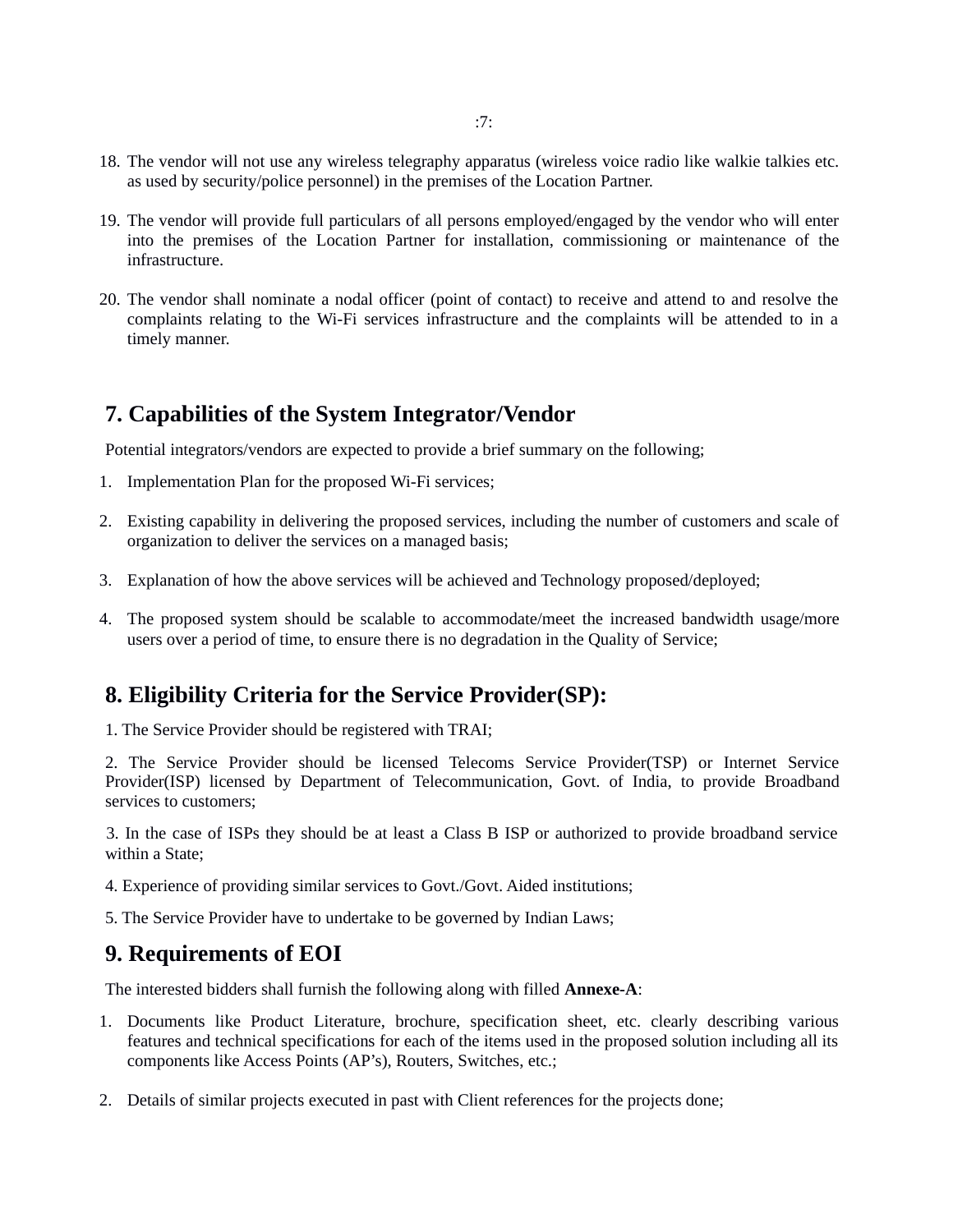- 3. Company profile, Profit & Loss statement, Balance Sheet for the last 3 yrs, No. of Employees, Head Office Location, along with GST/TIN/PAN etc. details;
- 4. Model for Financial Sustainability and Operational Sustainability of the Wi-Fi project, on revenue sharing basis, for a period of 3 yrs;
- 5. Bidders will be required to make the presentation of their proposed solution showcasing various features, technical capabilities and financial model;
- 6. The demonstration highlighting user interface and main features should be provided;
- 7. If needed the bidder shall be required to install the required hardware in one of the locations to be suggested by the Registry for demonstration and evaluation purpose, which shall address the issues like coverage, capacity, density, and security, which would be considered as pre-qualification criteria.

## **10.Terms and Conditions:**

- 1. The Registry, Supreme Court of India will only provide the locations. Any infrastructure and hardware at each of the locations will be done by the vendor/bidder, as part of the proposed service.
- 2. It should be noted that interest is only sought from service providers/bidders that have an existing proven capability for implementation of Wi-Fi in Government Offices.
- 3. By responding to this EOI request, the bidder should understand that at his stage the Registry is only exploring the different viable options and the project progress.
- 4. The Registry reserves the right to accept/modify or reject any or all EOI offers any time, without incurring any liability.
- 5. All costs and expenses (whether in terms of time or money) incurred by the bidder in any way associated with the development, preparation and submission of the EOI offer, including but not limited to attendance at meetings, discussions, demonstrations, etc. and providing any additional information required by the Registry, will be borne entirely and exclusively by the bidder.
- 6. It is to be ensured that the complete information as required by this office at any time may be furnished by the bidders in the prescribed format. Formats submitted with incomplete information and not conforming to the requirements are liable to be rejected.
- 7. The Bidder shall be disqualified and EOI offer submitted will not be considered if:
- a. The EOI offer documents are not signed by the authorized signatory;
- b. The EOI documents submitted are incomplete and/or ambiguous in any respect;
- c. The EOI documents are not submitted in the manner specified in the bid document;
- d. Any form of canvassing/lobbying/influence/query regarding short listing, status etc. will result in a disqualification;
- 8. The bidder will be bound by the details furnished to the Registry, while submitting the EOI or at subsequent stage. In case, any of such documents furnished by the bidder are found to be false at any stage, it would be deemed to be a breach of terms of contract making the agency liable to disqualification or termination of contract.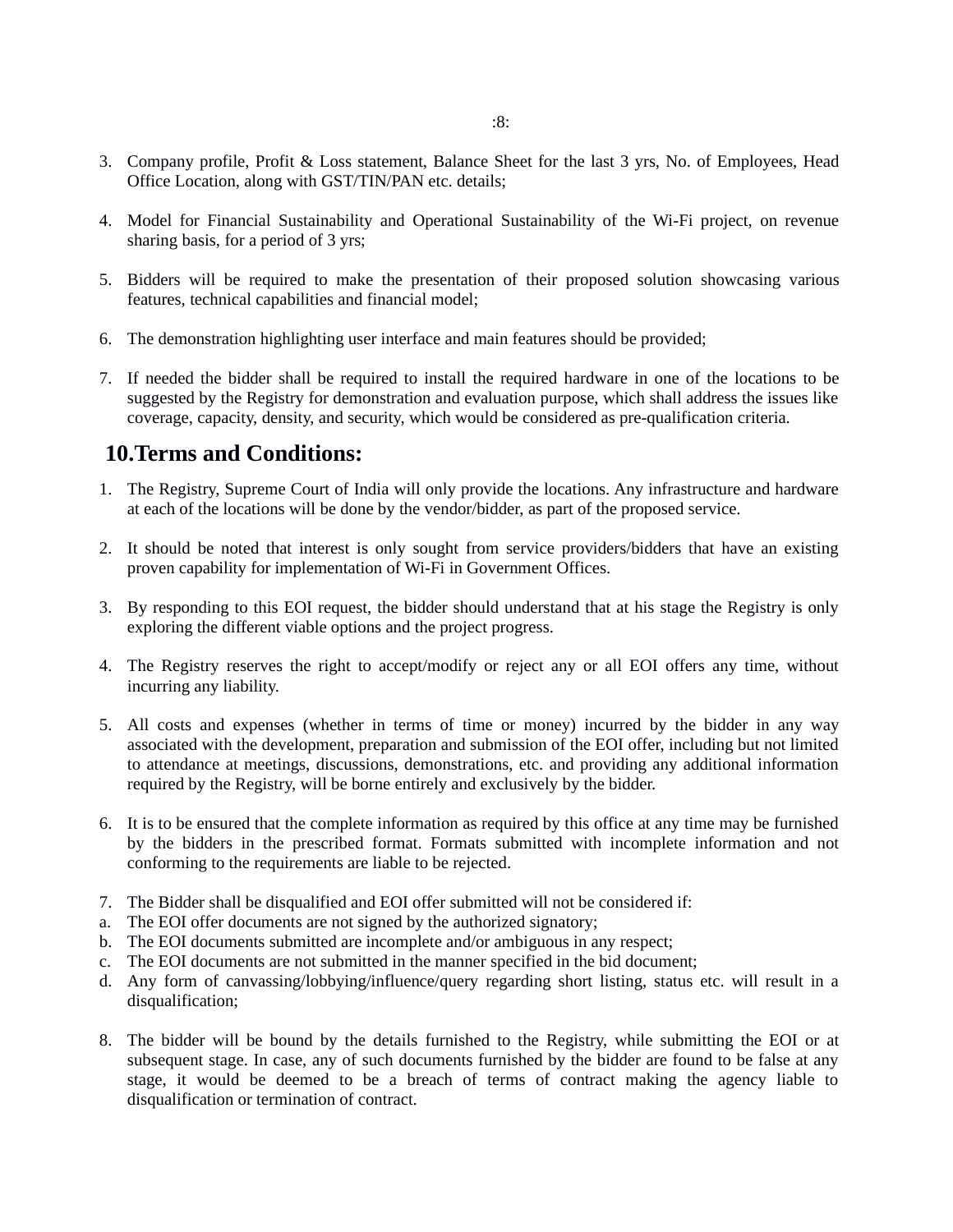## **11. Submission of EOI**

The Registry would convene a pre-bid meeting with all tentative EOI bidders on **23rd May, 2018 at 3:30 PM** with Deputy Registrar, Computer Cell, Supreme Court of India, to clarify any points on the deployment of Wi-Fi in Supreme Court of India. Vendors are requested to intimate their participation to this meeting by confirming their participation and sending the same to the following email id: boamsupremecourt.sc@nic.in

Interested parties may send their EOI in sealed envelope super scribing "EOI for Public Wi-Fi in Supreme Court of India, addressed by name to the undersigned or may be handed over personally at the Registry's Reception Counter No.37 near PRO office **on or before 5th June, 2018 upto 3.00 P.M. which** will be opened at 3.30 P.M. on the same day by a Committee of Officers constituted for the purpose before the bidders or their authorized representatives who may wish to remain present. The bids received after due date will not be entertained.

> (NEENA AHUJA) DEPUTY REGISTRAR(AM)

> > 08-05-2018

**Encl : ANNEXURES 'A'**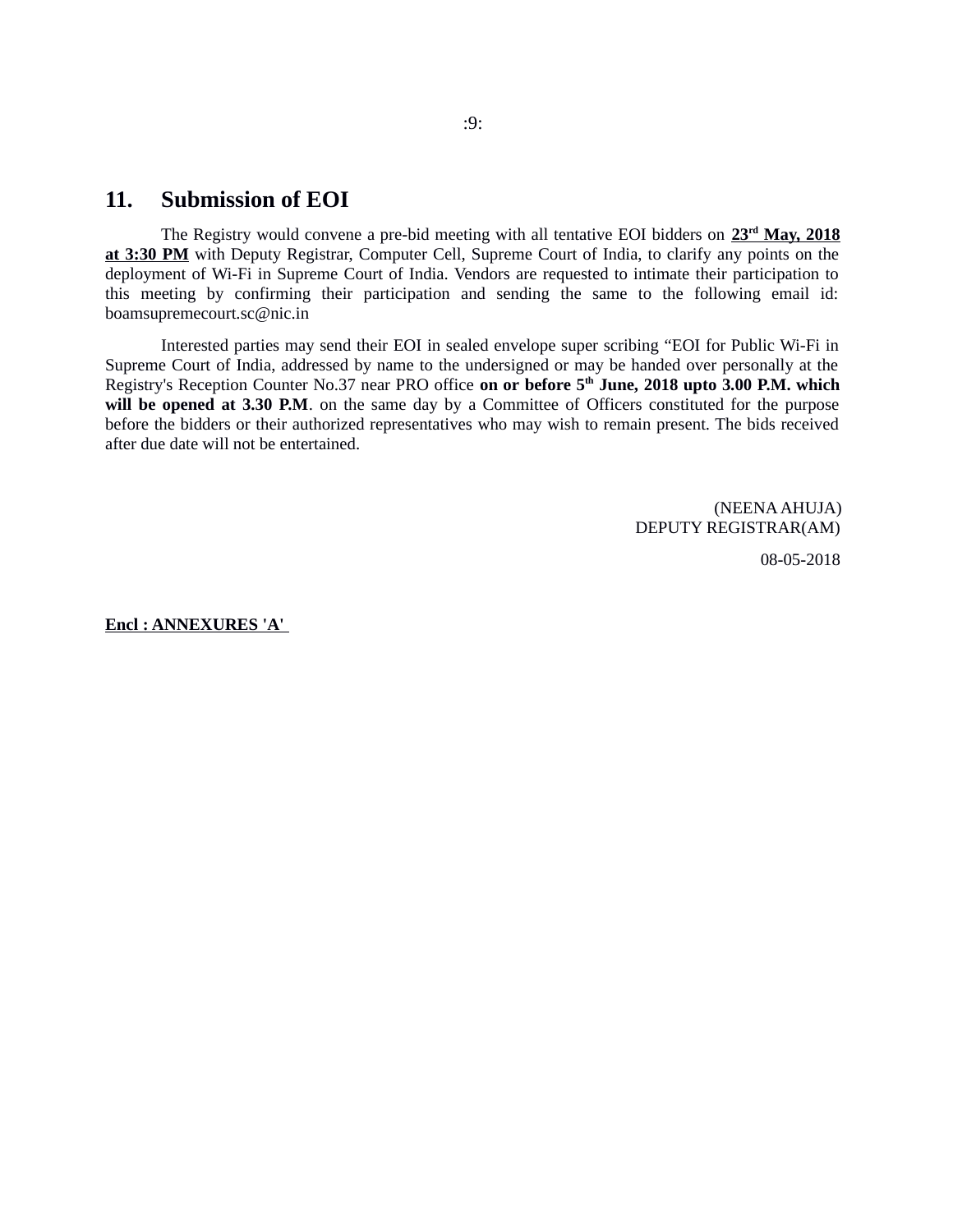## **ANNEXURE -'A`'**

## **Supreme Court of India Admn. Materials (P & S)**

## **Last Date:05.06.2018**

No. 33/Public Wi-Fi/SC/AM/2018

Dated : 08-05-2018

#### **PROFORMA TO BE FILLED BY THE WI-FI SERVICE PROVIDER**

| 1. | Name of the Firm<br>with address                                              |                                                             |  |
|----|-------------------------------------------------------------------------------|-------------------------------------------------------------|--|
| 2. | Contact Person/                                                               |                                                             |  |
| 3. | Address with Tel./Fax No./<br>E-mail ID                                       | <u> 1980 - Andrea Barbara, amerikan personal (h. 1980).</u> |  |
| 4. | GST Registration No. : ________________________________(attach proof)         |                                                             |  |
| 5. | PAN No.                                                                       | $\frac{1}{2}$ (attach proof)                                |  |
| 6. |                                                                               |                                                             |  |
| 7. | License No. issued by<br>Department of Telecommunication(GOI)                 |                                                             |  |
| 8. | Whether Class B ISP within territory of Delhi & NCR____________(attach proof) |                                                             |  |